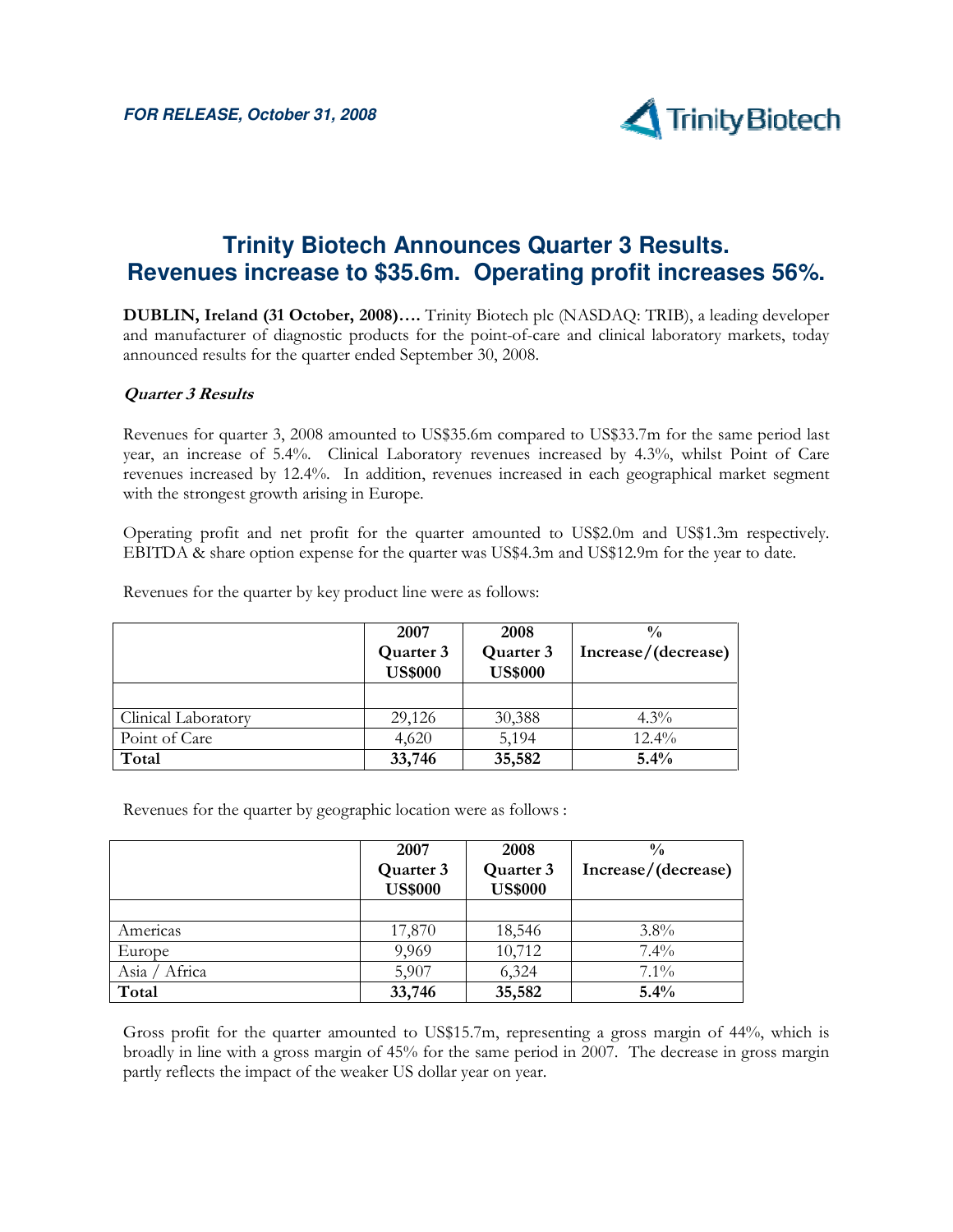Research and development expenditure remains at approximately 5% of revenues. Selling, general and administrative expenses of US\$11.8m represents a decrease from US\$12.1m in quarter 2, 2007. SG&A costs for the year to date are \$35.7m which is approximately 2% lower than for the same period last year. This reflects the impact of the Group restructuring announced in December 2007 which has been partly mitigated by the impact of the weaker dollar.

The Company also wishes to announce that it is switching auditors to Grant Thornton. This decision has been made on solely commercial grounds. Grant Thornton is a top 6 worldwide auditing firm and has a strong presence in each of the markets in which the Company operates.

### **Comments**

Commenting on the results, Kevin Tansley, Chief Financial Officer, said "Revenues have increased this quarter compared to the corresponding quarter last year. We have seen increases in our Clinical Laboratory Division of 4% and of over 12% in Point-of-Care sales. The fact that this growth has been spread across all markets is particularly encouraging. The growth in revenues this quarter has translated into an operating profit of over \$2m, representing a 56% increase over the same period last year. "

Ronan O'Caoimh, CEO, commented, "At this juncture the prospects for the Company are looking extremely positive.

The launch of Destiny Max, our new high throughput haemostasis instrument, in all markets outside the USA is imminent. Over the last number of weeks a number of key customers in the USA and United Kingdom have being carrying out formal evaluations of the instrument. The feedback from these evaluations has been excellent and has even exceeded our own expectations. We are now fully confident that the Destiny Max will represent the best high throughput haemostasis instrument available on the market. We are extremely proud that we will be able to offer a cutting edge product with the most advanced features at a highly competitive price. With the launch of Destiny Max in the USA in the first half of 2009 Trinity will, for the first time, be competing in all segments of the haemostasis market in each major geographic market and this will transform our haemostasis business. By enabling us to sell into the high throughput segment, which represents 50% of the market, Trinity will have access to new customers not previously open to us.

From a Point of Care perspective, with the substantial increase in funding being channelled into the fight against HIV/AIDS, particularly the increase in funding of the PEPFARS programme from \$15bn to \$50bn, worldwide sales of HIV diagnostic kits can be expected to grow exponentially in the years ahead. Those market participants with the highest quality tests will be in the best position to capitalize on such growth. As has been proven in over 10 years of sales and supported by third party studies, Trinity's Unigold product range represents the highest quality products available in both the U.S. and African markets.

While our haemoglobin A1c point-of-care test, Tri-stat, has taken longer to launch than originally envisaged, the enhancements currently being incorporated into the product are such that we are confident that the product will be better positioned to capture a significant share of the rapid A1c market.

Due to the recession resilient nature of our business, Trinity Biotech, like many healthcare companies, will be less affected by the current turmoil in the global economy. In fact, the recent strengthening of the US dollar will benefit our profitability going forward. Notwithstanding this, we are acutely aware of the need to control costs at this time in order to remain competitive and I have identified this as a priority going forward.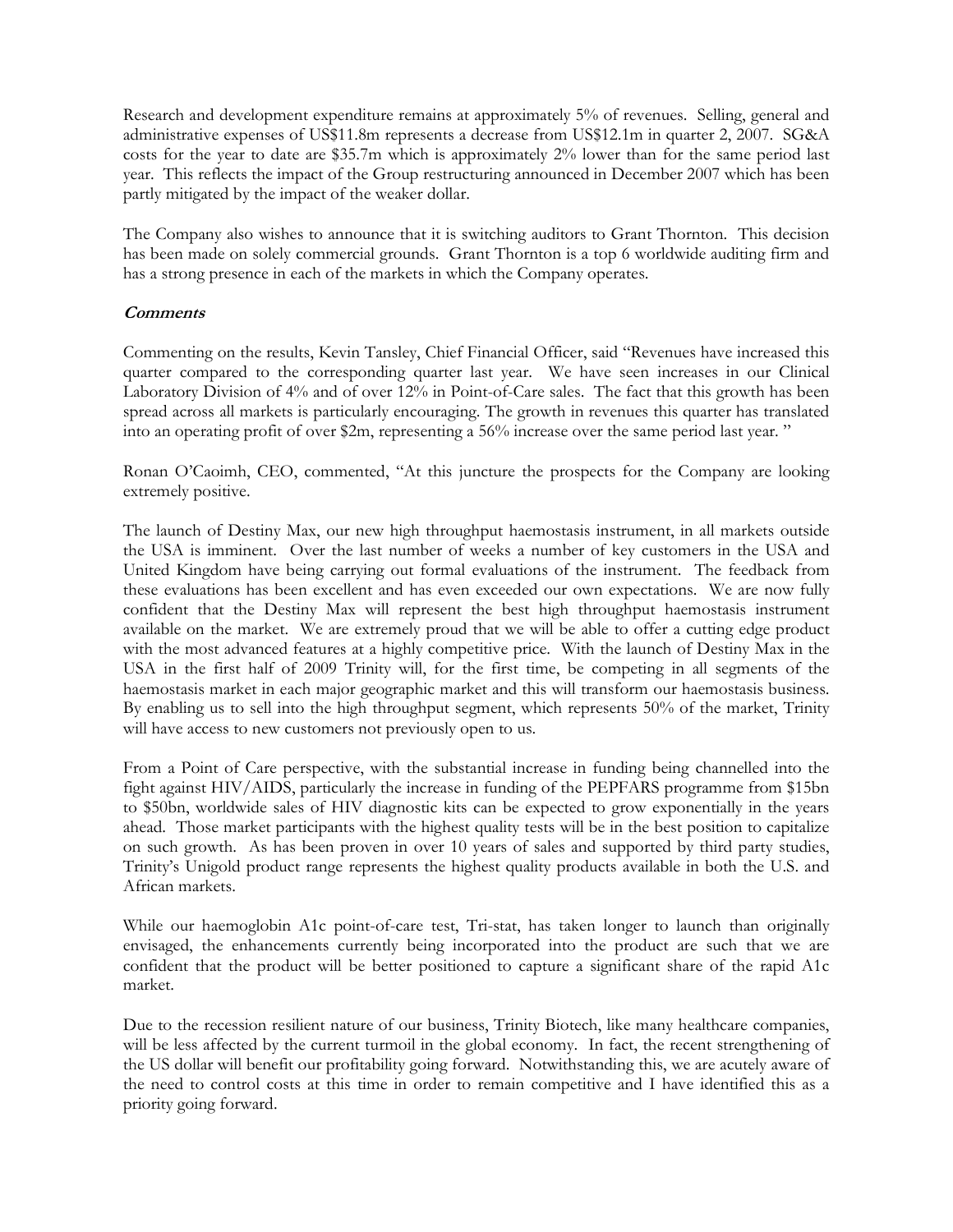The Company is now well positioned to grow strongly in the years ahead and I am confident that this growth will drive increased shareholder value."

Forward-looking statements in this release are made pursuant to the "safe harbor" provision of the Private Securities Litigation Reform Act of 1995. Investors are cautioned that such forward-looking statements involve risks and uncertainties including, but not limited to, the results of research and development efforts, the effect of regulation by the United States Food and Drug Administration and other agencies, the impact of competitive products, product development commercialisation and technological difficulties, and other risks detailed in the Company's periodic reports filed with the Securities and Exchange Commission.

*Trinity Biotech develops, acquires, manufactures and markets diagnostic systems, including both reagents and instrumentation, for the point-of-care and clinical laboratory segments of the diagnostic market. The products are used to detect infectious diseases and blood coagulation disorders, and to quantify the level of Haemoglobin A1c and other chemistry parameters in serum, plasma and whole blood. Trinity Biotech sells direct in the United States, Germany, France and the U.K. and through a network of international distributors and strategic partners in over 75 countries worldwide. For further information please see the Company's website: www.trinitybiotech.com.* 

#### Contact:

Trinity Biotech plc Lytham Partners, LLC Investor Relations Officer 602-889-7900 niamh.long@trinitybiotech.com (353)-1-2769800

Ms. Niamh Long Joe Diaz, Joe Dorame and Robert Blum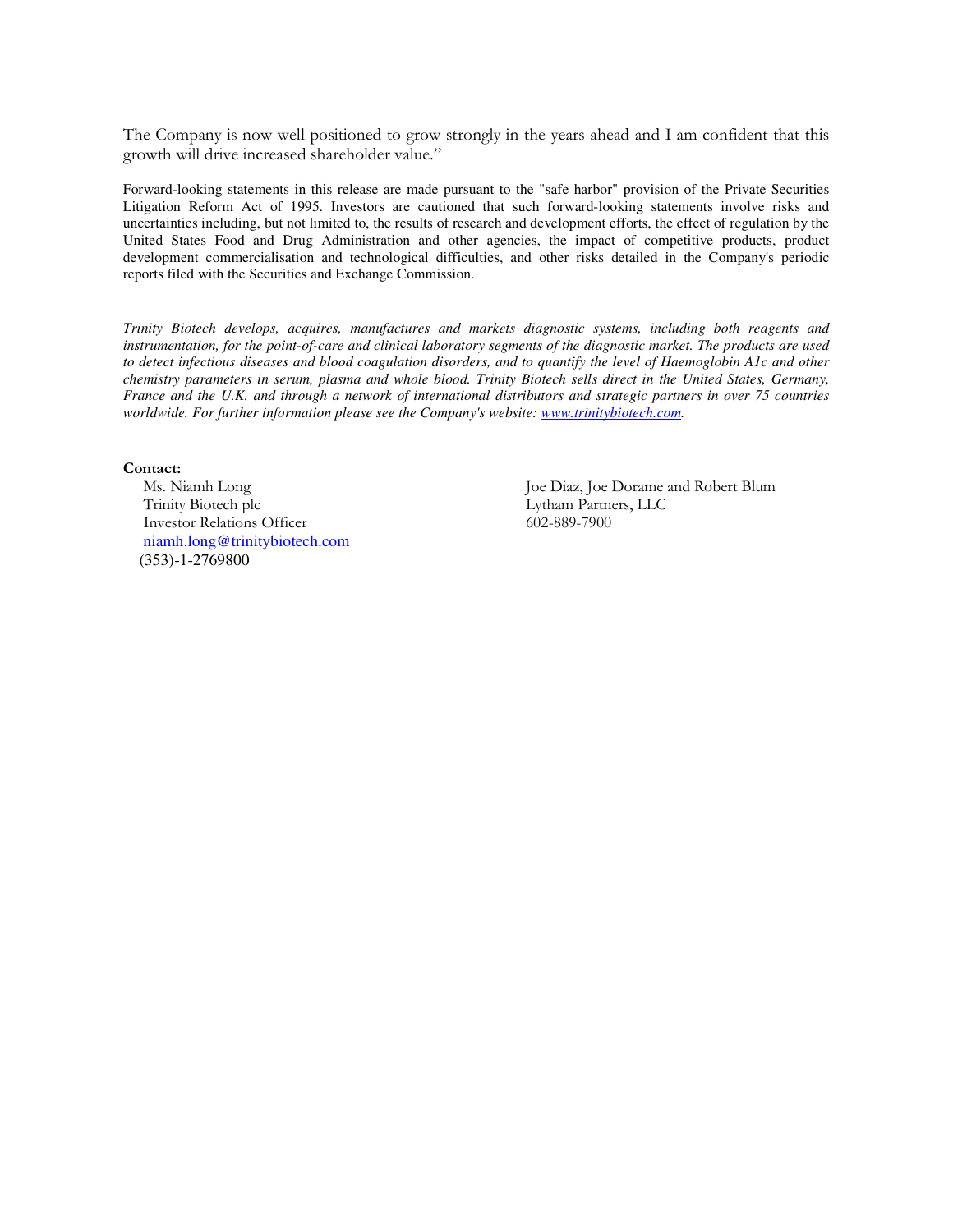## **Trinity Biotech plc Consolidated Income Statements**

| (US\$000's except share data)                                                                                    | <b>Three Months</b><br><b>Ended</b><br>September 30,<br>2008<br>(unaudited) | <b>Three Months</b><br><b>Ended</b><br>September 30,<br>2007<br>(unaudited) | <b>Nine Months</b><br><b>Ended</b><br>September 30,<br>2008<br>(unaudited) | <b>Nine Months</b><br><b>Ended</b><br>September 30,<br>2007<br>(unaudited) |
|------------------------------------------------------------------------------------------------------------------|-----------------------------------------------------------------------------|-----------------------------------------------------------------------------|----------------------------------------------------------------------------|----------------------------------------------------------------------------|
| <b>Revenues</b>                                                                                                  | 35,582                                                                      | 33,746                                                                      | 106,130                                                                    | 107,892                                                                    |
| Cost of sales<br>Cost of sales – share based payments                                                            | (19, 894)<br>(17)                                                           | (18, 439)<br>(21)                                                           | (58, 411)<br>(50)                                                          | (57, 149)<br>(53)                                                          |
| <b>Gross profit</b>                                                                                              | 15,671                                                                      | 15,286                                                                      | 47,669                                                                     | 50,690                                                                     |
| Other operating income                                                                                           | 363                                                                         | 91                                                                          | 551                                                                        | 256                                                                        |
| Research & development expenses<br>Selling, general and administrative expenses<br>Indirect share based payments | (1,899)<br>(11, 819)<br>(302)                                               | (1,560)<br>(12, 131)<br>(398)                                               | (5,683)<br>(35,703)<br>(728)                                               | (5,094)<br>(36, 448)<br>(1,106)                                            |
| <b>Operating profit</b>                                                                                          | 2,014                                                                       | 1,288                                                                       | 6,106                                                                      | 8,298                                                                      |
| Financial income<br>Financial expenses<br>Net financing costs                                                    | 16<br>(478)<br>(462)                                                        | 41<br>(717)<br>(676)                                                        | 54<br>(1,705)<br>(1,651)                                                   | 400<br>(2,327)<br>(1, 927)                                                 |
| Profit before tax                                                                                                | 1,552                                                                       | 612                                                                         | 4,455                                                                      | 6,371                                                                      |
| Income tax (expense) / credit                                                                                    | (231)                                                                       | (581)                                                                       | (576)                                                                      | (815)                                                                      |
| Profit for the period                                                                                            | 1,321                                                                       | 31                                                                          | 3,879                                                                      | 5,556                                                                      |
| Earnings per ADR (US cents)                                                                                      | 6.3                                                                         | 0.2                                                                         | 19.2                                                                       | 29.2                                                                       |
| Diluted earnings per ADR (US cents)                                                                              | 6.3                                                                         | 0.2                                                                         | 19.2                                                                       | 28.5                                                                       |
| Weighted average no. of ADRs used in<br>computing earnings per ADR                                               | 20,854,395                                                                  | 19,015,883                                                                  | 20,178,662                                                                 | 18,999,424                                                                 |

*The above financial statements have been prepared in accordance with the principles of International Financial Reporting Standards and the Company's accounting policies but do not constitute an interim financial report as defined in IAS 34 (Interim Financial Reporting).*